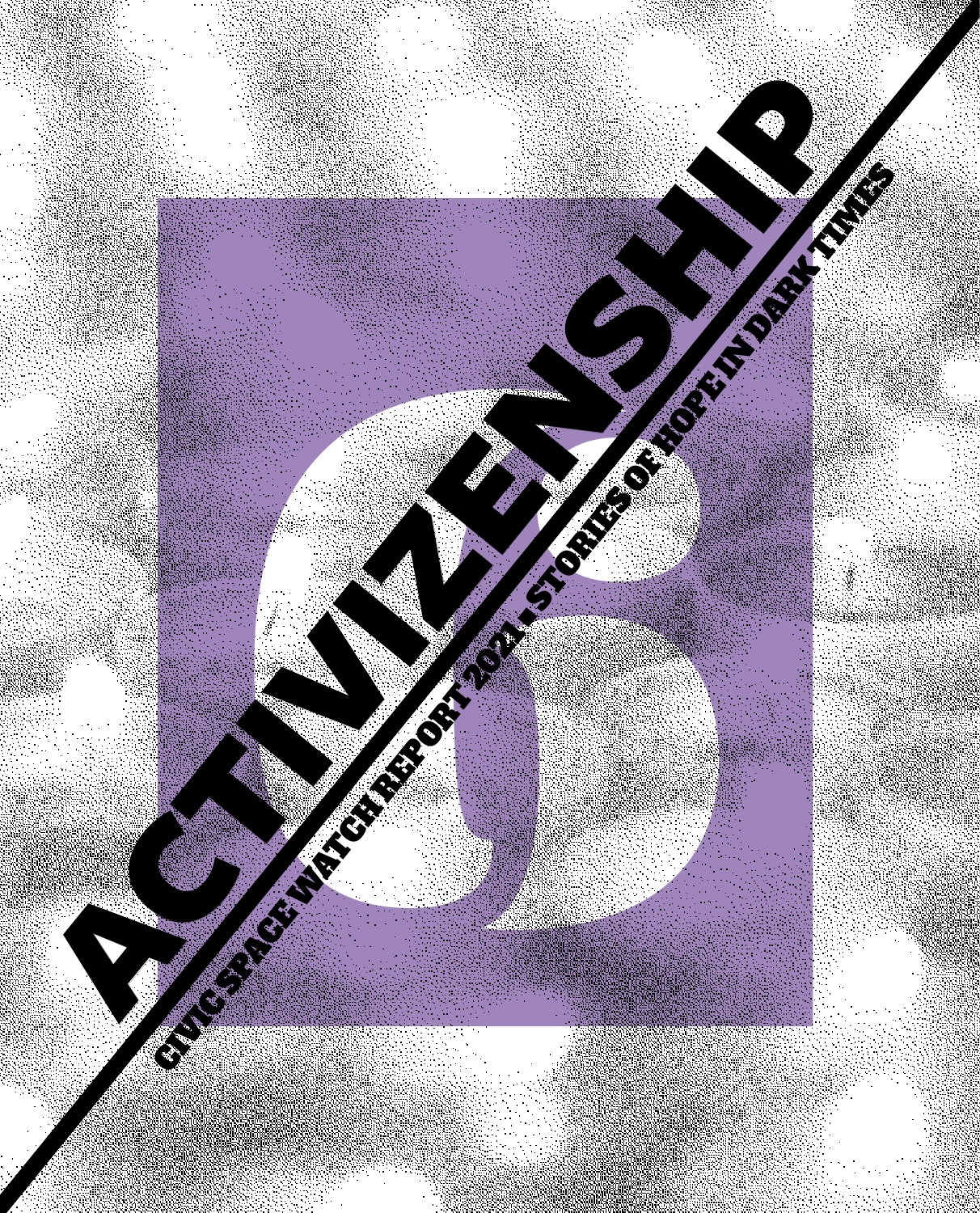# BULGARIA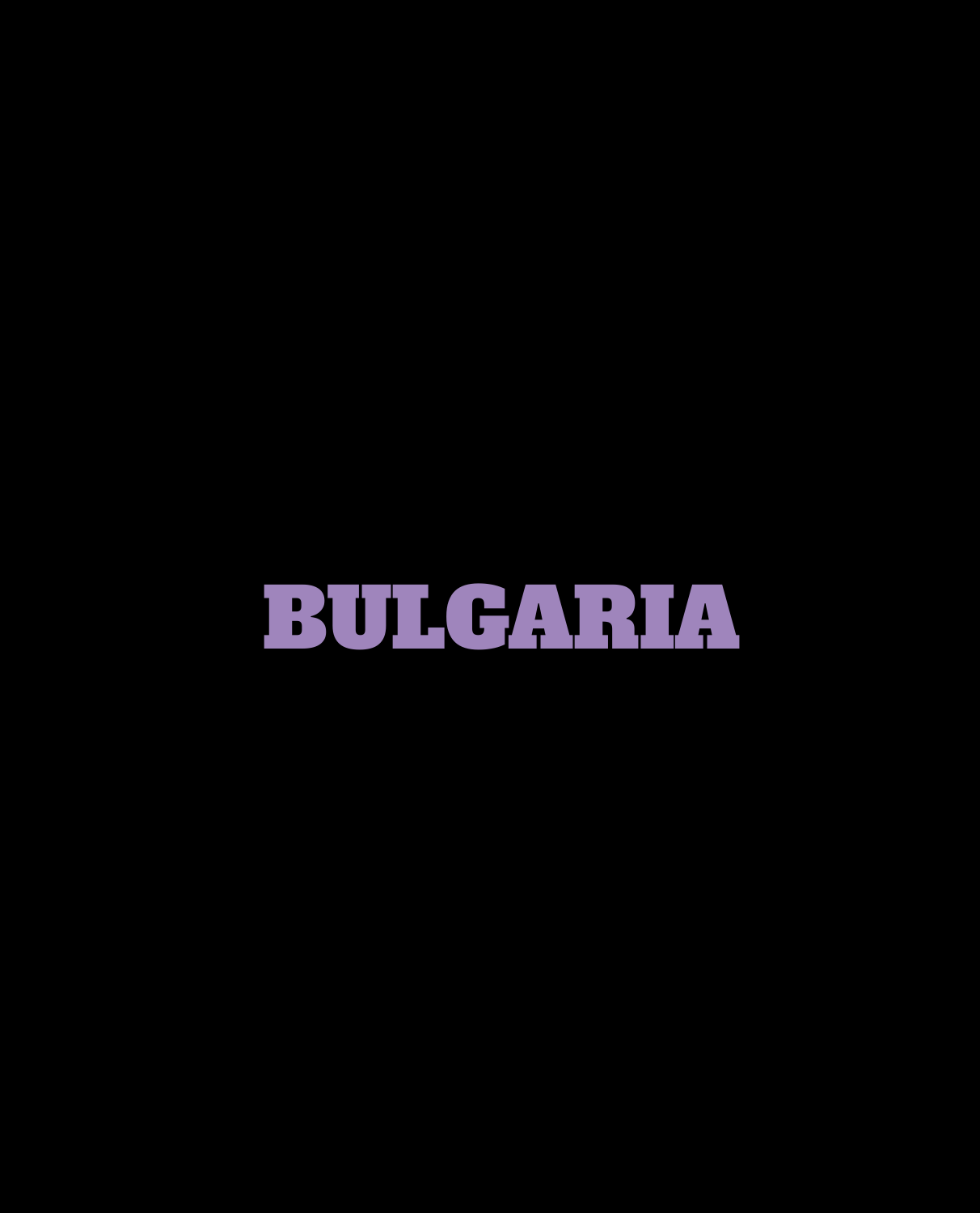*Civil society is characterized by weak capacities in the context of fragile democracy and rule of law. In 2021, civic space in Bulgaria was heavily influenced by the complicated political and public health situation. In the current turbulent context, it is not surprising that during the past two years the advancement of human rights protection, civil society space, the rule of law and democracy in Bulgaria has been limited. Nevertheless, following the visibility of NGOs positive actions during the pandemic, public trust in the sector has improved despite the anti-NGO campaigns by leading politicians, magnified by politically affiliated media outlets and Bulgaria's worsening freedom of press situation. The LGBTI+ community is under pressure after the surge of physical attacks and violent threats by far-right groups. Nevertheless, the story of baby Sara is an achievement for rights nationally and at the European level.*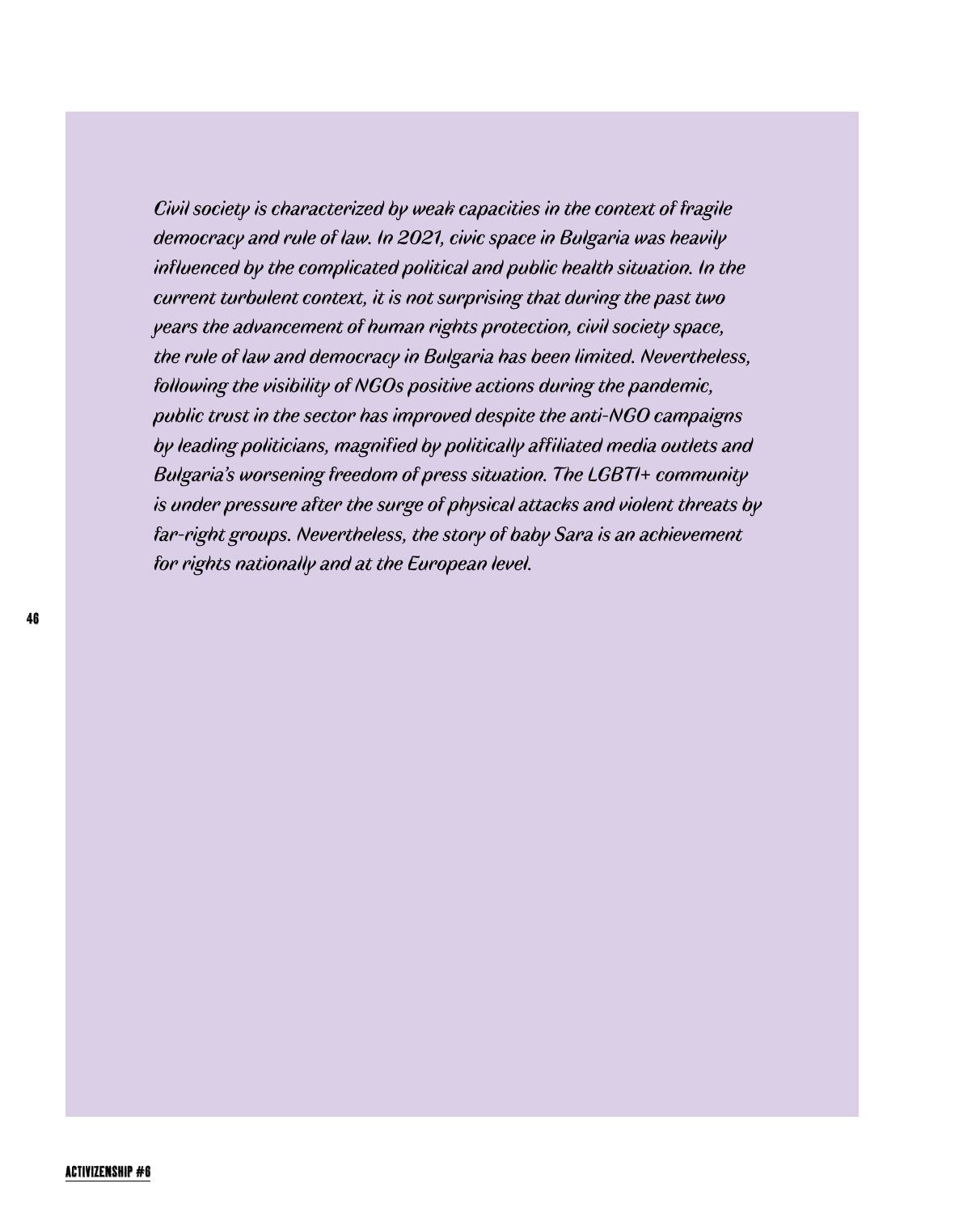# POLITICAL TUDBED TAN CHES AFFECTS CIVIC SPACE Civil society resilience results in higher trust

### **By Zahari Iankov, lawyer and Nadia Shabani, director, Bulgarian Center for Not-for-Profit Law**

ulgaria is a Member State of the<br>
European Union since 2007.<br>
However, it is still considered<br>
as a semi-consolidated democracy.<br>
Additionally, the freedom<br>
of press in Bulgaria is ranked the lowest ulgaria is a Member State of the European Union since 2007. However, it is still considered as a semi-consolidated democracy.**<sup>1</sup>** Additionally, the freedom in the whole European Union and second lowest after Turkey in the Balkan region.**<sup>2</sup>** The sustainability of the civil society organisations is also still developing.**<sup>3</sup>** Since 2020, the Bulgarian authorities are struggling to find a proper response to the health, economic and social crisis triggered by the COVID-19 pandemic. As to October 2021, Bulgaria is the country with the lowest COVID-19 vaccination rates in the EU **<sup>4</sup>** – despite the availability of

**3** https://www.fhi360.org/sites/default/files/media/ documents/csosi-europe-eurasia-2019-report.pdf **4** https://www.statista.com/statistics/1196071/ covid-19-vaccination-rate-in-europe-by-country/

vaccines – and one of the countries with the highest mortality and infection rates.**<sup>5</sup>** Bulgaria is also in a seemingly deepening political crisis awaiting its third parliamentary election in just a year. During the summer of 2020 protesters took to the streets of the capitol Sofia and some other major cities demanding the resignation of the ruling party GERB which had dominated the Bulgarian political landscape for the past 12 years. The parties who promoted themselves as "bringers of change," however, failed to form a government and the civil society actors backing the 2020 protests did not manage to form a new political party with a substantial popular support.

In the turbulent political situation, it is not a surprise that during the past two years the advancement of human rights protection, civil society space, the rule of law and democracy in Bulgaria has been limited. This analysis examines the main issues faced by the civic space, democracy and human rights in Bulgaria for the period 2020-2021 as well as the reasons for them and provides recommendation for further actions.

47

#### THE RULE OF LAW, POLITICAL LANDSCAPE AND SAFE SPACE

In 2021, civic space in Bulgaria was heavily influenced by the complicated political and public health situation. Since 2020 the country has been struggling to

MANY PEOPLE MANAGED TO PERSONALLY TAKE PART, OBSERVE OR BENEFIT FROM THE CSOS' WORK

**<sup>1</sup>** https://freedomhouse.org/countries/nations-transit/ scores

**<sup>2</sup>** https://rsf.org/en/ranking

**<sup>5</sup>** https://www.ecdc.europa.eu/en/

cases-2019-ncov-eueea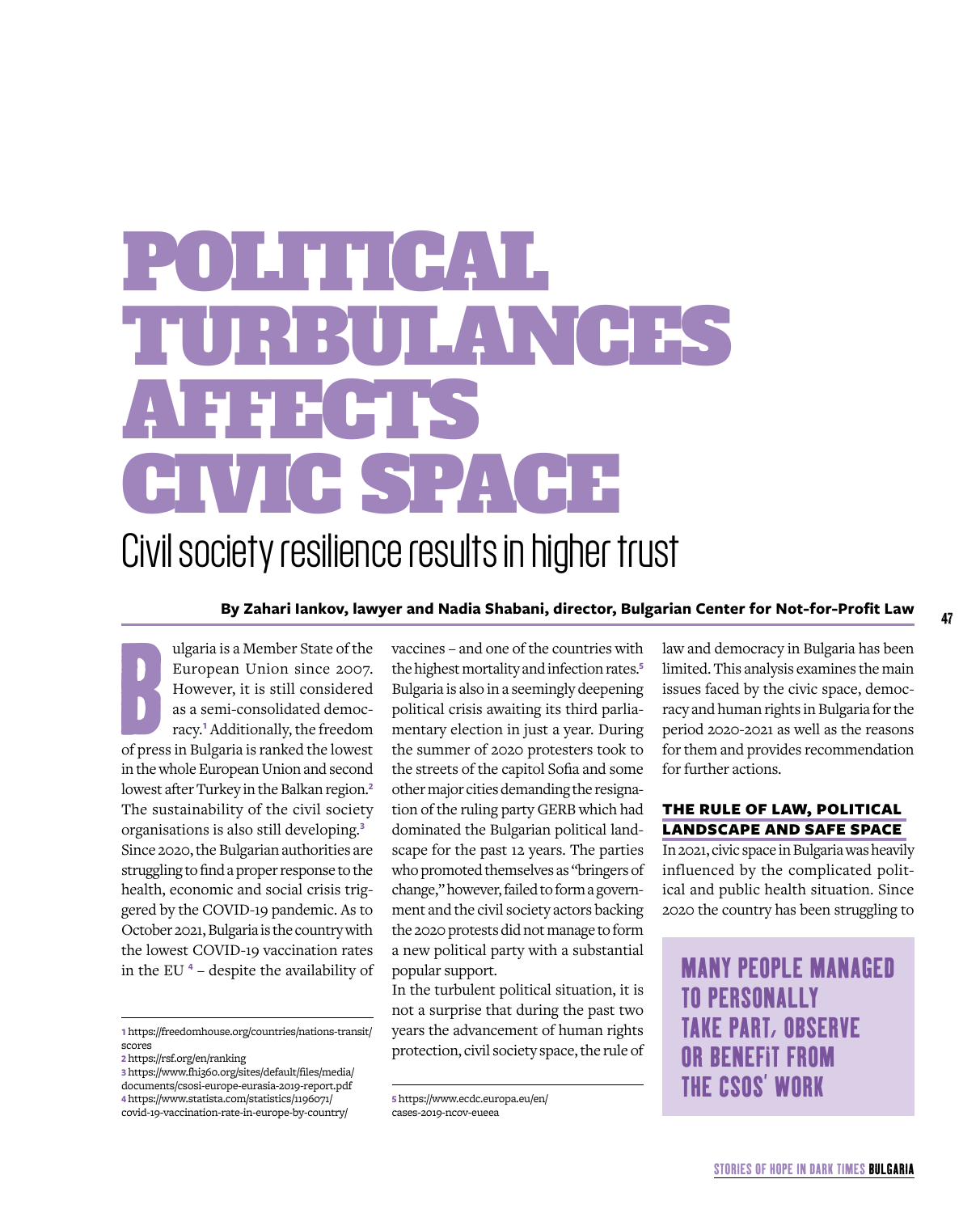implement effective measures against the negative health, economic and social effects of the COVID – 19 pandemic. Additionally, after a lengthy protest against the ruling majority and Government during the summer of 2020, the results of the regular parliamentary elections held in April 2021 did not provide any political party or a group of parties willing to form a coalition with a majority. This course of events led to snap elections in July 2021, which had a similar outcome, effectively creating a state of a political crisis. Another snap election for Parliament will



#### THE AUTH

48

Zahari lankov is a legal consultant in BCNL where he works since October 2019. Zahari has LLM from the University of Sofia "st. Kliment Ohridski" and a master in Democracy and Human Rights in Southeast Europe (ERMA) with a double degree from the University of Sarajevo and University of Bologna. In his daily work, Zahari supports citizens and civic organizations through consultations on the legal framework and procedures for the initial registration, re-registration and registration of changes of nonprofit legal entities, prepares legal documents and opinions. Zahari is also responsible for the weekly monitoring of the Bulgarian legislation with a focus on the NGO sector.

# THIS POSITIVE EXPOSURE RESULTED IN INCREASED PUBLIC TRUST IN THE CIVIC ACTORS COMPARED TO PREVIOUS YEARS

be held together with a regular election for a President in November 2021.**<sup>6</sup>** Despite this context, the Bulgarian NGOs were and still are very active. A lot of organisations quickly reorganised their work after the announcement of the first and strictest lockdown in March 2020 to face the multifaced challenges linked with the pandemic. As a result, many people managed to personally take part, observe or benefit from the CSOs' work. The traditional media sources also gave more visibility to the CSOs by promoting good practices, initiatives and charity campaigns.**<sup>7</sup>** This positive exposure resulted in increased public trust in the civic actors compared to previous years. However, according to public opinion research, only about a third of the Bulgarians trust the NGOs (31,3 % in 2020 compared to 24,7% in 2018), and half of the Bulgarians see the NGOs as helpful (49,7 % in 2020 compared to 44,7 % in 2018).**<sup>8</sup>**

Contributing to the low level of public trust in civil society organisations is some political parties' ever expanding anti-NGO rhetoric in recent years. The so-called far-right parties are leading in the speech aiming to undermine NGOs image.**<sup>9</sup>** However, in the past year, such vilifying narratives**<sup>10</sup>** were also embraced by a major Bulgarian party that identifies itself as liberal and is a member of the liberal party of the EU Parliament – Renew Europe.**<sup>11</sup>** The creation of a hostile environment is also aided by publications of politically affiliated media outlets and Bulgaria's worsening freedom of press situation.**<sup>12</sup>** The smear attacks are mainly targeting watchdog organisations (e.g. BCNL**<sup>13</sup>**) and human rights organisations, in particular those advocating for children (e.g. National Network for Children**<sup>14</sup>**) and minority rights. These groups are being framed as "*organisations protecting foreign interests*" or "*Soros' organisations*."

#### SAFE SPACE

In 2018, a heated public debate was instigated around the ratification of the Istanbul Convention. During this debate many groups identifying themselves as Christian, conservative and/or patriotic gained traction and continued their activities well after the Istanbul Convention was proclaimed to contradict the Bulgarian Constitution by the country's Constitutional Court.**<sup>15</sup>** These groups claim to fight against the "gender ideology" imposed by the European Union and the Western democracies. There is no widespread common understanding of what the "gender ideology" is as it serves as an umbrella term which includes some aspects of children rights, women rights, LGBT rights, multiculturalism, reproductive rights and others. Seen as a showcase of far-right extremism**16**, these groups are spreading false news which can be

- dps-partiite-da-zabravat-za-politicheskia-revansh **11** https://www.aldeparty.eu/tags/
- update\_movement\_for\_rights\_and\_freedoms
- **12** https://rsf.org/en/bulgaria
	- **13** https://blitz.bg/obshtestvo/ogromen-skandal-ministr-zakharieva-buta-grantovozavisimata-shabani-za-klyuchov-post-v-es\_news747036.html **14** https://bit.ly/3hYbCCf
- **15** https://balkaninsight.com/2018/07/27/bulgaria-sconstitutional-court-says-istanbul-convention-notin-line-with-basic-law-07-27-2018/ **16** https://h2020connekt.eu/wp-content/ uploads/2021/09/Bulgaria\_CONNEKT\_Macro\_
- Drivers.pdf



**<sup>6</sup>** Update: the party "We Continue the Change" won the most seats and the elected presdient was the incombent Rumen Radev. A coalition formed in December 2021 with PP BSP ITN and DB. [Bulgaria's](https://www.euronews.com/2021/11/21/bulgarians-vote-in-an-election-that-will-determine-the-new-president)  [Rumen Radev wins presidential re-election: Exit](https://www.euronews.com/2021/11/21/bulgarians-vote-in-an-election-that-will-determine-the-new-president)  [polls | Euronews](https://www.euronews.com/2021/11/21/bulgarians-vote-in-an-election-that-will-determine-the-new-president)

**<sup>7</sup>** The 2020 Civil Society Sustainability Index for Bulgaria, p. 12, https://bit.ly/3t4emUO **8** http://bcnl.org/analyses/obshtestveni-naglasi-kam-grazhdanskite-organizatsii-2020.html **9** https://offnews.bg/analizi-i-komentari/npo-to-mi-epo-dobro-ot-npo-to-ti-748766.html

**<sup>10</sup>** https://bnr.bg/post/101511428/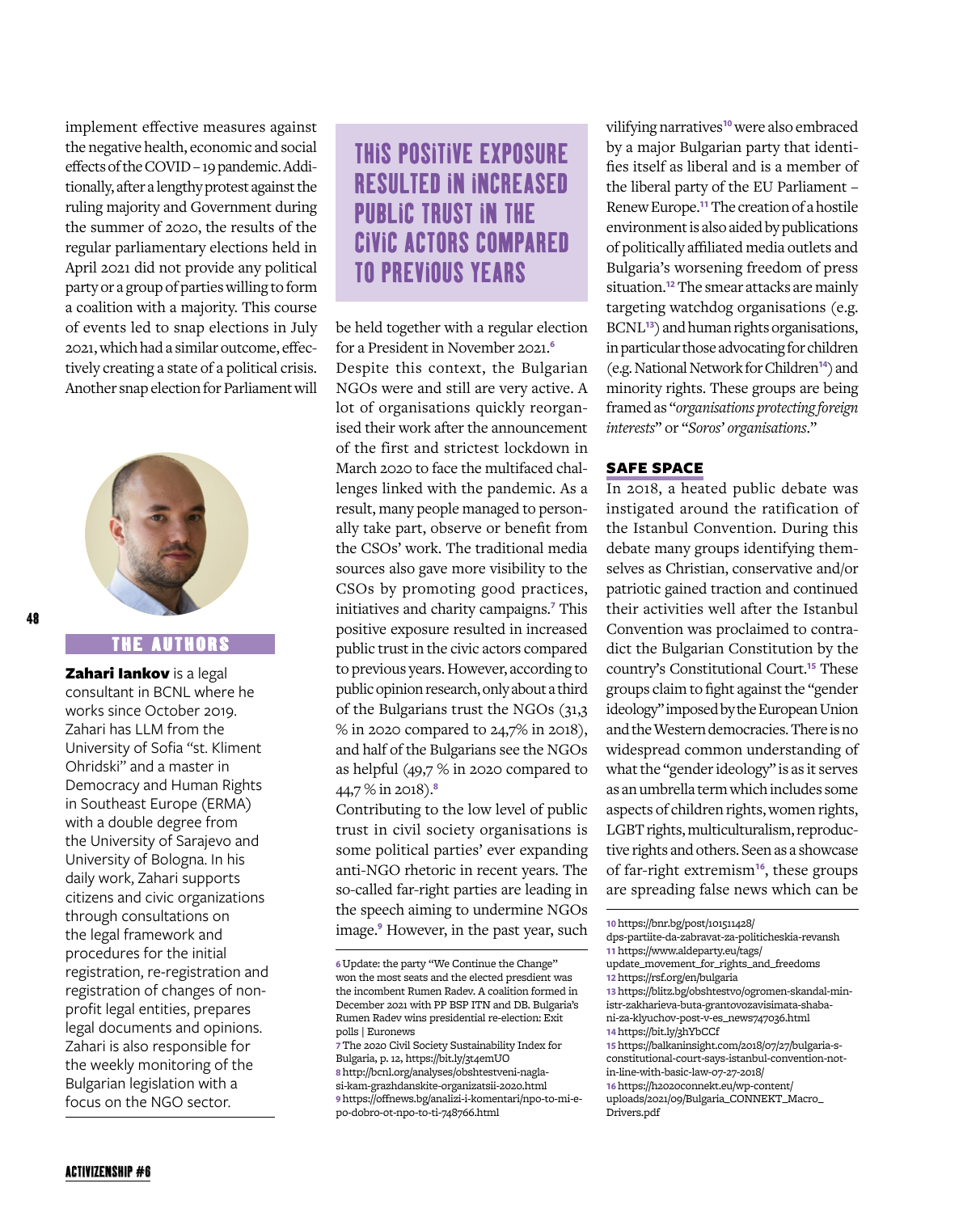

### THE AUTHORS

Nadia Shabani is a jurist with a master's degree in law from the Law Faculty of the Sofia University "St. Kliment Ohridski" with major in International Law and International Relations. She has worked in the Bulgarian Center for Not-for-Profit Law (BCNL) since its establishment in 2001 until 2009 and returns to BCNL in 2012. Since April 2016 she is the Director of BCNL. Nadia Shabani leads projects in various fields: advocacy for diverse civic causes, social policies, human rights, social contracting, public-private partnerships. Ms. Shabani provides legal assistance to civic organizations, public officials on central and local level, professional groups, parental organisations and providers of social services for developing policies, strategic documents, drafting legislation changes and impact assessments in the social sphere. In 2009, Ms. Shabani became the Chairperson of the National Agency for Child Protection in Bulgaria, responsible for the enforcement of children rights and coordination of all government policies in the area. As the head of this Agency, she was in charge of the coordination of all measures and programs in the plan for the deinstitutionalization of children in Bulgaria, accepted in 2010 and funded by the EU.

tracked to Russian sources,**<sup>17</sup>** praise the homophobic and anti-NGO policies propagated by the ruling parties in Russia, Hungary and Poland and frequently target NGOs (mainly LGBT and human rights organizations as well as providers of social services for children and women), LGBT people (or people considered falsely or not to be members of the LGBT community), LGBT Pride events and any group or political party which they see as having a liberal agenda. They also oppose legal documents meant to advance the human rights protection and the social state, such

## A HEATED PUBLIC DEBATE WAS INSTIGATED AROUND THE RATIFICATION OF THE **ISTANBUL CONVENTION**

as the proposed Strategy for the Child 2019-2030, amendments to the Protection against Domestic Violence Act, the Social Service Act as well as the anti-COVID measures and vaccination.

The emergence of far-right groups and the lack of proper response by the authorities led to a surge of physical attacks and violent threats against LGBT+ organisations and activists which is particularly visible since 2020.**<sup>18</sup>**

At the end of 2020 in Plovdiv, violent threats citing the names of two LGBT activists were written on the walls of buildings where the activists live or work.**<sup>19</sup>** The threats were likely connected to the activists' response to a violent attack in a public park against children who, according to the attackers – also minors, looked gay.

The harassment of LGBTQ activists and organisations continued in 2021 in the months preceding the annual Sofia Pride. In May 2021, a Pride was held in Burgas,**<sup>20</sup>** one of the major cities in Bulgaria, for the first time. Although the event gathered a small number of people, it was met with a counterdemonstration and some minor accidents: bottles and other objects were tossed towards the participants of the Pride. Later the same month, a group claiming to "protect the motherland" and affiliated to a far-right political party disrupted the presentation of an LGBTQfriendly children's book held in a private property in Sofia. Just two days after this episode, a group of individuals managed to enter the building of Radio "Plovdiv" – a local station of the Bulgarian National Radio in the second biggest city in the country – where members of the LGBT NGO "Dejstvie" were giving an interview about a book on the problems faced by members of the LGBT community in Bulgaria. Although the police managed to bring the intruders outside of the building, they remained in front of the entrance blocking members of "Dejstvie" from entering and intimidating any supporter of the NGO. The end of May saw yet another accident when an event organised by an LGBT organisation was disrupted. This time a group of far-righters entered the screening of a short movie intimidating the audience and putting posters saying "*STOP THE LGBT VIRUS*" on the building of the event. Similarly, on 1 June, upon the official opening of the Rainbow Hub – the first LGBT community centre in Bulgaria, a big group made yet another intimidation attack on an event organised by LGBT organisation. A couple of days before, an online campaign dissemi-

49

nated the false information that a pro-pedophilia movie was about to be screened in Sofia

**<sup>17</sup>** Ibid.

**<sup>18</sup>** https://www.clubz.bg/114411-koy\_tormozi\_lgbt\_ obshtnostta\_predi\_prayda

**<sup>19</sup>** https://www.svobodnaevropa.bg/a/30890741.html

**<sup>20</sup>** With 226 179 population, https://bg.wikipedia. org/wiki/%D0%91%D1%83%D1%80%D0%B3%D0% B0%D1%81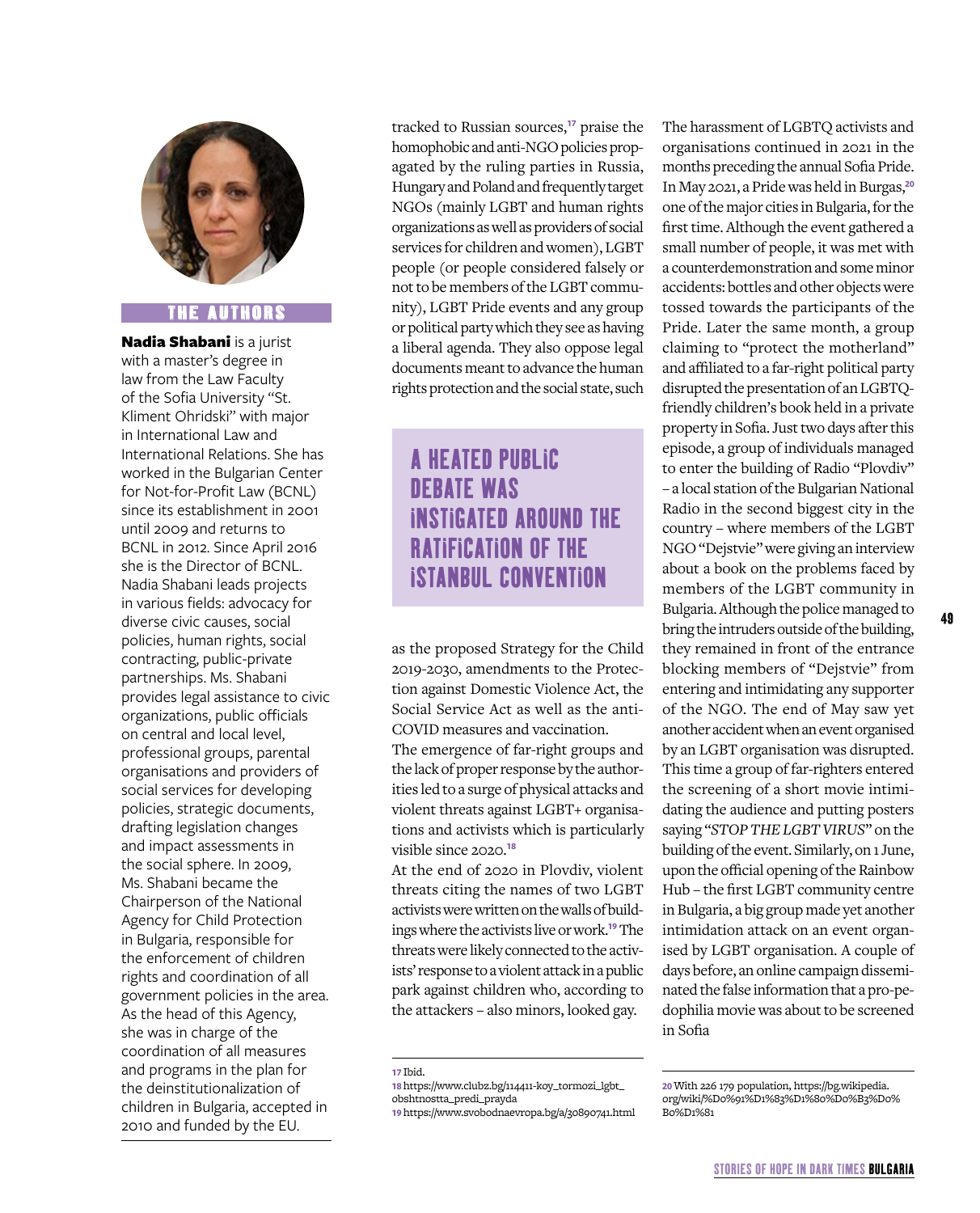#### **ORGANISATION**

#### The Bulgarian Center for

Not-for-Profit Law (BCNL) was founded in 2001 as publicbenefit foundation. Its mission is providing support for the drafting and implementation of legislation and policies with the aim to advance the civil society, civil participation and good governance in Bulgaria.

The numerous attacks on LGBT organisations, activists and mere members or perceived members of the LGBT community in Bulgaria were not adequately investigated by the authorities, and there is no publicly available information about any actions taken by the police or the prosecution office. Meanwhile, the main political actors remained silent about these instances of harassment, and the only vocal group on the matter were the far-right parties that supported the attacks and actively participated in some of them.**<sup>21</sup>**

#### THE REGULATORY ENVIRONMENT FOR AND IMPLEMENTATION OF CIVIC FREEDOMS OF ASSOCIATION, ASSEMBLY, EXPRESSION AND PRIVACY ONLINE AND OFFLINE

50

The 2000 Non-profit Legal Persons Act regulates the establishment and operation of NGOs in Bulgaria. The Act sets a relatively simple procedure for the registration of NGOs with limited powers of the administration (previously the court) to refuse registration based on the goals and means of archiving those goals. The law is in general applied as intended and, thus, it guarantees freedom of association.

**21** https://www.monitor.bg/bg/a/view/vmro-iska-anti-gej-merki-i-trudovo-obuchenie-za-negramotni-275482

The main exception of this trend is the case of UMO Ilinden**<sup>22</sup>** and similar, which were denied formal recognition as legal persons, organisations. Organisations aiming to achieve recognition and protection of the interests of the Macedonian minority in Bulgaria have been frequently denied registration by various Bulgarian courts and administrative bodies since the late 90s. Despite several decisions of the ECtHR in the past 20 years which ruled that Bulgaria violates freedom of association in those cases, the Bulgarian judicial authorities and Government at large are constantly refusing to comply with the ECtHR decisions, Bulgarian laws, Constitution and established practice applied to other NGOs.

During a meeting of the Committee of Ministers of the Council of Europe held on 7-9 June 2021, Bulgaria was once again invited to comply with the decisions of the ECtHR in connection with the refusal to register the UMO Ilinden Association and similar organisations. Still, there are no signs that there is any willingness for the issue to be resolved.**<sup>23</sup>**

**22** http://bcnl.org/en/news/two-decades-of-violation-of-the-right-of-association-the-case-of-united-macedonian-organisation-ilinden-and-others-against-bulgaria.html **23** https://search.coe.int/cm/pages/result\_details. aspx?objectid=0900001680a29ae6

THE EMERGENCE OF FAR-RIGHT GROUPS AND THE LACK OF PROPER RESPONSE BY THE AUTHORITIES LED TO A SURGE OF PHYSICAL ATTACKS AND VIOLENT THREATS AGAINST LGBT+ ORGANISATIONS AND ACTIVISTS

Although the Bulgarian legal framework regulating the freedom of association and the NGOs is compliant with the applicable standards, there were several attempts to adopt restrictive new rules in 2020. As an example, in July 2020, just two weeks after the ECJ announced that the Hungarian Transparency Act is discriminatory, a Bill to amend the Non-Profit Legal Entities Act (the Bill) was filed in the Bulgarian National Assembly, containing proposals similar to the Hungarian law. These measures included an obligation to report all income from foreign sources (foreign states, individuals, or companies) above 1000 BGN (500 EUR), the creation of a register of non-profit legal entities financed from abroad (intended to serve as a *blacklist*) and other restrictions and disproportionate administrative duties.**24** None of these restrictive bills were passed nor properly discussed during a public consultation procedure. Nevertheless, they served as an intimidation of the NGOs and consumed time and resources of watchdog organisations that had to oppose the bills at the earliest possible stage of the legislative procedure.

#### THE IMPACT OF THE COVID-19 PANDEMIC

As nearly every sphere of life, the work and operation of CSOs were also affected by the anti-pandemic restrictions. Firstly an *ad hoc* law regulated the restrictions in Bulgaria. Subsequently, an amendment to the Health Act gave the Minister of Health the power to issue ordinances for specific restrictions when an emergency epidemic state is announced. To date, Bulgaria is under emergency epidemic state and the Minister of Health issues ordinances regulating different restrictions on uneven time intervals and with no prior official and opened public consultations.

Although during the pandemic some administrative deadlines (e.g. the deadline

**24** http://bcnl.org/en/news/a-dangerous-attack-against-independent-civil-society-in-bulgaria. html

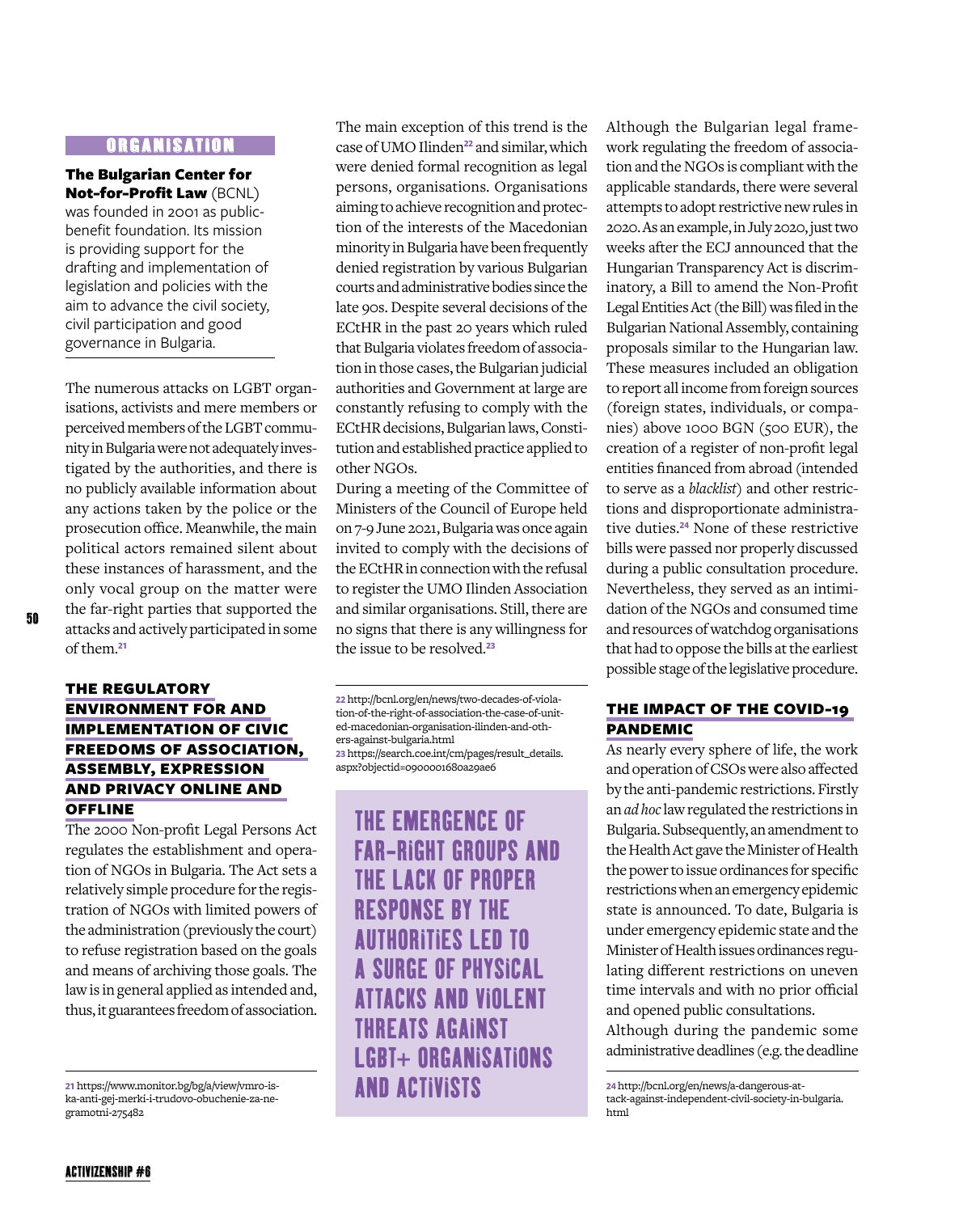for filing an annual financial report in the respective administration) were postponed for all legal entities, including the NGOs, the authorities failed to adopt any specific measures that would ensure the NGOs' sustainability during the pandemic. Furthermore, amendments were introduced to regulate the possibility for governmental bodies and other collective bodies to conduct their meetings online, but the NGOs were "forgotten." This means that, up to date, there is still a legal uncertainty whether or not a meeting of a general assembly of an association, for example, in which some or all members are participating via online communication means, is legal or not. The question is of great concern since the collective supreme bodies of the NGOs have the obligation to approve certain documents (e.g. the annual narrative and financial reports) which need to be made publicly available and filed with the respective administration. Since the restrictions were effectively forbidding in-person meetings in certain periods, some NGOs were forced to face an unreasonable choice: either to breach the anti-pandemic measures or falsify their assembly protocols in order to comply with their administrative duties. A bill resolving this issue was proposed in the Parliament, but due to the political crisis in the country, it seems unlikely for it to be adopted any time soon.

Soon after the announcement of the first lockdown in March 2020, the chairwoman of the Bulgarian Pharmaceutical union voiced her concerns that there might be a shortage of medical supplies. This led to formal charges against her on the accusation of instigating panic in the public.**<sup>25</sup>** After a public outcry, the charges were dropped, and no similar cases of breaches of the freedom of expression were observed. There were no restrictions on access to the internet or similar forms of censorship during the pandemic. Freedom of assembly, and freedom to protest in particular, was generally unaffected by the COVID-19 restrictions. Many protests took place in 2020 – 2021, none of which were dispersed due to anti-pandemic restrictions. Despite this, there were multiple cases of infringement of the right to protest during a nearly four months continuous anti-government protest in Sofia during the summer of 2020.**<sup>26</sup>** The breaches included police brutality, unlawful detentions, alleged unlawful surveillance of protest's leaders and others. The newly elected parliaments in 2021 formed commissions to investigate the police brutality during the 2020 protests, but due to the political crisis and the short life of those parliaments, the results of the work of the commissions were limited. So far, there is publicly available information about a few police officers who received disciplinary punishments, but no criminal proceedings were initiated.

#### THE FRAMEWORK FOR CIVIC ORGANISATIONS' FINANCIAL VIABILITY AND SUSTAINABILITY

According to the 2020 Civil Society Sustainability Index for Bulgaria, the financial sustainability of the Bulgarian CSOs remained unchanged compared to 2019.**27** Still, the financial resources are very limited and mainly provided by foreign donors. Although donations have increased in recent year, they are mainly directed towards specific causes (e.g. particular sick children in need of money for medication) rather than organisations and broader goals.

The Bulgarian Government provides funding for NGOs through the annual budget. The sum for 2020 was nearly 100 million BGN (around 50 million Euro). However, most of this funding is disbursed to religious institutions and sports clubs, and the remaining money is distributed without any clear criteria or public consultations.

The Government implemented different support schemes, and, in principle, NGOs were covered by some of the general measures. However, the conditions to apply for this support left many NGOs ineligible to apply, while no aid was specifically aimed to support the civic sector. Furthermore, NGOs are not mentioned in any of the Bulgarian Recovery and Resilience Plan drafts, which will ensure sizable funding from the EU.**<sup>28</sup>**

Additionally, the Government is also delaying the realisation of an already adopted support mechanism. Since 2018, according to the Non-profit Legal Persons Act, the creation of a Council for the Development of the Civil Society (CDCS) is pending. The CDCS has to be composed of NGOs elected by other NGOs, and among its duties, it should distribute state funding to other NGOs. However, after two years of drafting bylaws for the functioning of the CDCS and successful elections of its members held at the beginning of 2020, the CDCS was never formally established.

#### THE RIGHT TO PARTICIPATION AND DIALOGUE BETWEEN THE CIVIC SECTOR AND GOVERNING BODIES

The Bulgarian laws regulate a multitude of different consultative councils which, in theory, should ensure a civil dialogue. However, some of them do not function properly, or the results of their work are generally not adequately disseminated, thus leaving the public either completely

**28** https://ec.europa.eu/info/strategy/ recovery-plan-europe\_en

**<sup>25</sup>** https://www.capital.bg/politika\_i\_ikonomika/ zdraveopazvane/2020/04/13/4054000\_farmacevtite\_protestiraha\_sreshtu\_absurdno\_obvinenie/?fbclid=IwAR3sAExE5BR0nQoq0W-VxRT81e-OpU\_5El9e12bgF4wEwJHOesZdOJ5hE61w

**<sup>26</sup>** https://civicspacewatch.eu/bulgaria-protests-continue-peacefully-after-tension-escalated-in-sofia-on-the-second-of-september/ **27** https://bit.ly/35QxaOK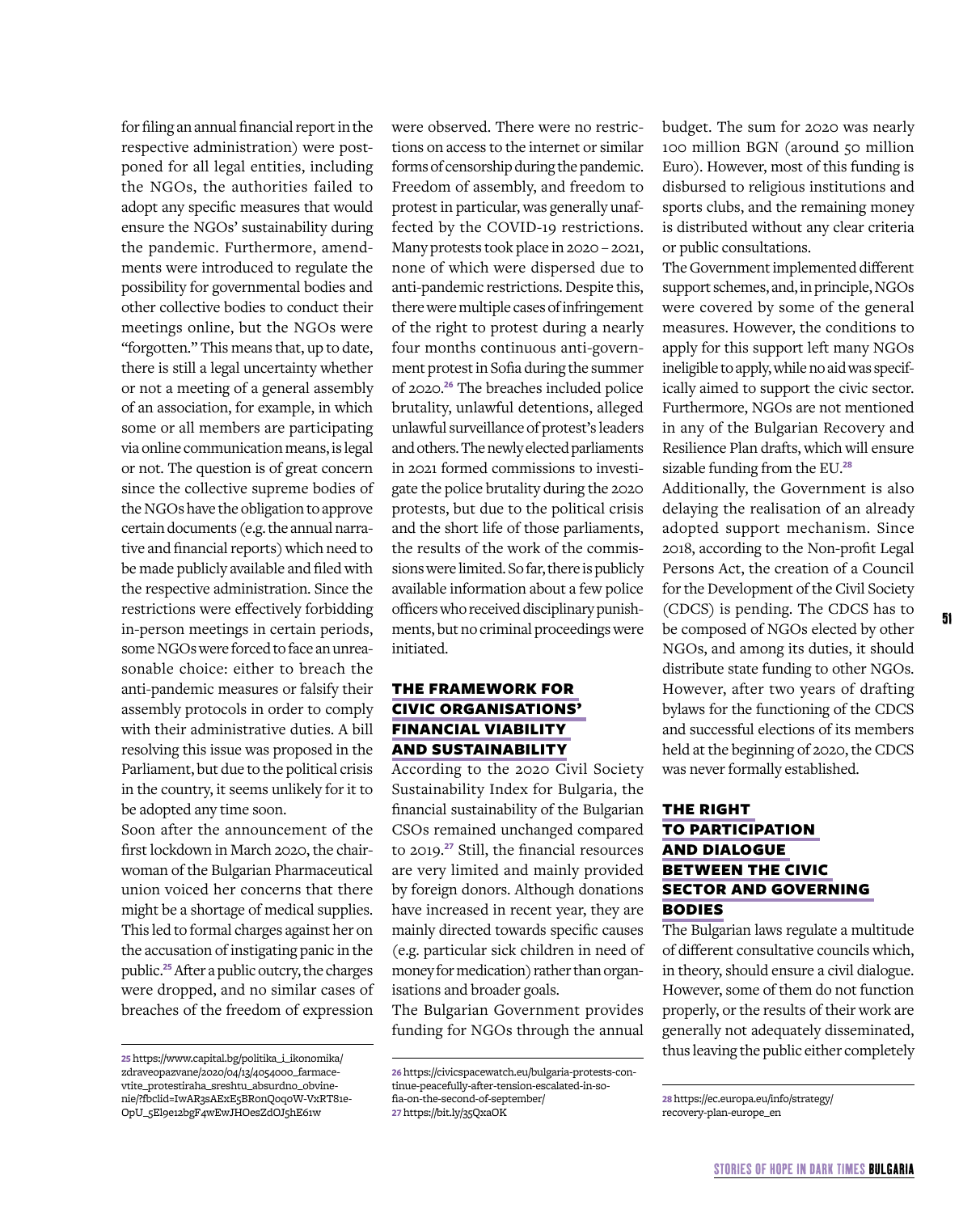uninformed about the existence of such councils or with low trust in them.

For example, the Council for the Development of the Civil Society (CDCS) to the Council of Ministers was never created, although the respective legislation has been in force since 2018. Another example is the procedure for elections for new NGO members of the National Council for Equality Between Men and Women.**<sup>29</sup>** The elections process for this Council was successfully concluded in July 2021, but the elected NGOs have not been formally included in the Council.

Some councils, such as the Economic and Social Council,**30** are granted significant state funding; however, it is unclear if they serve the intended purpose since it is nearly impossible to find mention of their work or media presence of their representatives.

#### CIVIL SOCIETY'S RESPONSES TO CHALLENGES TO DEMOCRACY, THE RULE OF LAW AND FUNDAMENTAL RIGHTS

52

In 2021, a Bulgarian was elected**<sup>31</sup>** as one of the four new members of the quota of civil society organisations in the Steering Committee of the Open Government Partnership.**32** Bulgaria is currently implementing 37 commitments from their 2016-2018 action plan in the scope of the Open Government Partnership. This action plan features commitments related to e-government, access to information, open cities, open data, and public integrity. Currently, Bulgaria is in the process of adopting its fourth national action plan.

In recent years a couple of grassroot organisations, such as BOEC**33** and the Justice for Everyone Initiative,**34** have become increasingly active and vocal on issues of the rule of law in Bulgaria. Those organisations are actively advocating for a much-needed reform of the judiciary and are leading a number of protests against the election of the highly controversial head of the prosecution.**35** The Venice Commission frequently criticises Bulgaria concerning the judiciary and, especially, the prosecution. The Bulgarian prosecution is structured in a strict hierarchy.**<sup>36</sup>**

**IN RECENT YEARS A** COUPLE OF GRASSROOT ORGANISATIONS HAVE BECOME INCREASINGLY ACTIVE AND VOCAL ON ISSUES OF THE RULE OF LAW IN BULGARIA.

This means that the head of the persecution, who serves a 7-year mandate, has the power to retract any act of any other prosecutor, to change the leading prosecutor of any case and in general to personally control the actions of any other prosecutor without any proper mechanism for check and balances.

#### RECOMMENDATIONS

**Political landscape and safe space:**  Authorities should refrain from smear campaigns and hate speech and condemn any act motivated by hate or propagating hate. The Bulgarian Penal Code should be amended in order to criminalise hate crimes.**37** Police officers should be trained to engage with LGBT people and other minorities and provide appropriate support against violence based on sexual and gender identity. Individuals and groups inciting or involved in these crimes should be duly prosecuted. EU institutions should stand up for associations targeted by smear campaigns. In particular, it is recommendable for the European Parliament to take a firm stand on anti-NGO speech by Members of the Parliament and for the European parliamentary groups to condemn such speech by representatives of their member-parties.

**The regulatory environment for and implementation of civic freedoms of association and assembly:** Authorities should take into account the Committee of Ministers of the Council of Europe recommendations regarding the UMO Ilinden case. This case is setting a dangerous precedent which reaffirms a faulty and overly broad interpretation of the legal restrictions to freedom of association.

The incidents during the anti-government protests in 2020 need to be thoroughly examined and serve as a basis for a reform in the police structures which will ensure the respect for the right of peaceful assembly. Good practices and standards as set in General comment No. 37 (2020) on the right of peaceful assembly (article 21)**38** of the Human Rights Committee need to be applied.



**<sup>29</sup>** https://www.mlsp.government.bg/novini-11?fbclid=IwAR1\_PdVb0v-yc74YmwhoqZ-SS9X9KCvAzpkr urtwmsStqRwGOJpCUnn182c

**<sup>30</sup>** https://esc.bg/

**<sup>31</sup>** http://bcnl.org/en/news/luben-panov-and-douglasrutzen-are-elected-as-members-of-the-open-government-partnership-initiatives-steering-committee. html

**<sup>32</sup>** https://www.opengovpartnership.org/about/ who-we-are/steering-committee/2021-civil-society-steering-committee-selection/

**<sup>33</sup>** https://www.boec-bg.com/

**<sup>34</sup>** https://pravosadiezavseki.com/

**<sup>35</sup>** https://bntnews.bg/news/protest-pred-vss-siskane-za-ostavkata-na-ivan-geshev-1163175news. html

**<sup>36</sup>** https://balkaninsight.com/2020/11/23/venice-commission-criticizes-bulgarias-rush-to-change-constitution/

**<sup>37</sup>** https://bilitis.org/2021/02/22/kriminalizirane-na-prestapleniyata-ot-omraza-v-balgariya/ **38** https://tbinternet.ohchr.org/\_layouts/15/ treatybodyexternal/Download. aspx?symbolno=CCPR%2fC%2fGC%2f37&Lang=en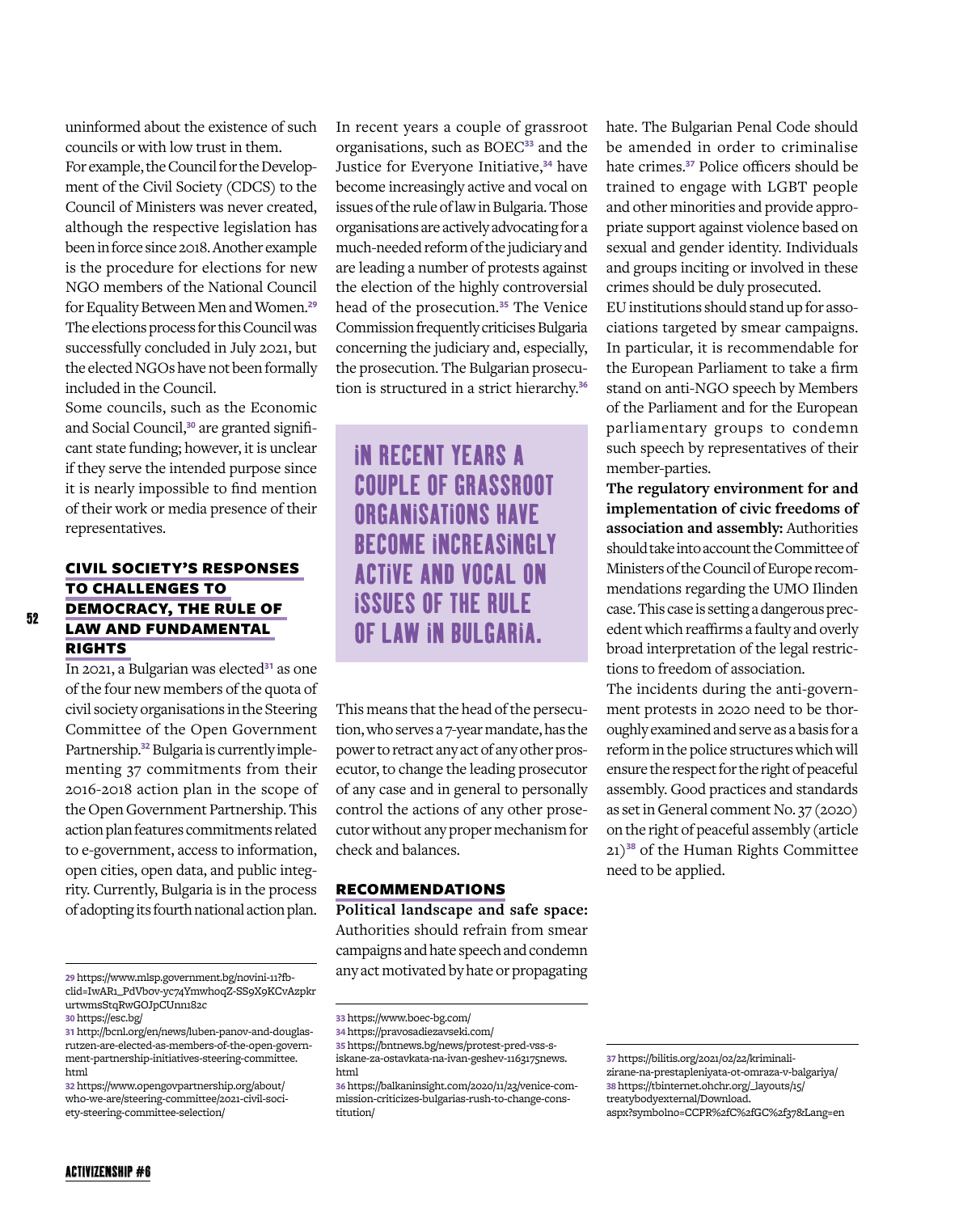#### **COVID-19 response measures and financial sustainability of NGOs**

The Bulgarian authorities need to urgently develop sector-specific recovery and support measures for the NGOs in Bulgaria. Additionally, a solution needs to be found to resolve the legality issue of the online participation of members of the supreme collective bodies of NGOs. This could be archived either by passing the bill of amendments already filed in the Parliament or by adopting internal policies of the administrative bodies concerned for them to implement a broader interpretation of the term "present." The second approach seems a possible solution since there is already some court practice in that sense.

The European Commission need to guide and insist on the inclusion of NGOs in the Member state's Recovery and Resilience Plans.

#### **The right to participation and dialogue**  The Bulgarian Council of Ministers should comply with the law and establish the CDCS. The Bulgarian authorities need to ensure the effective work of all established consultative councils by providing them with operational and administrative resources and taking into an account and promoting the results of their work.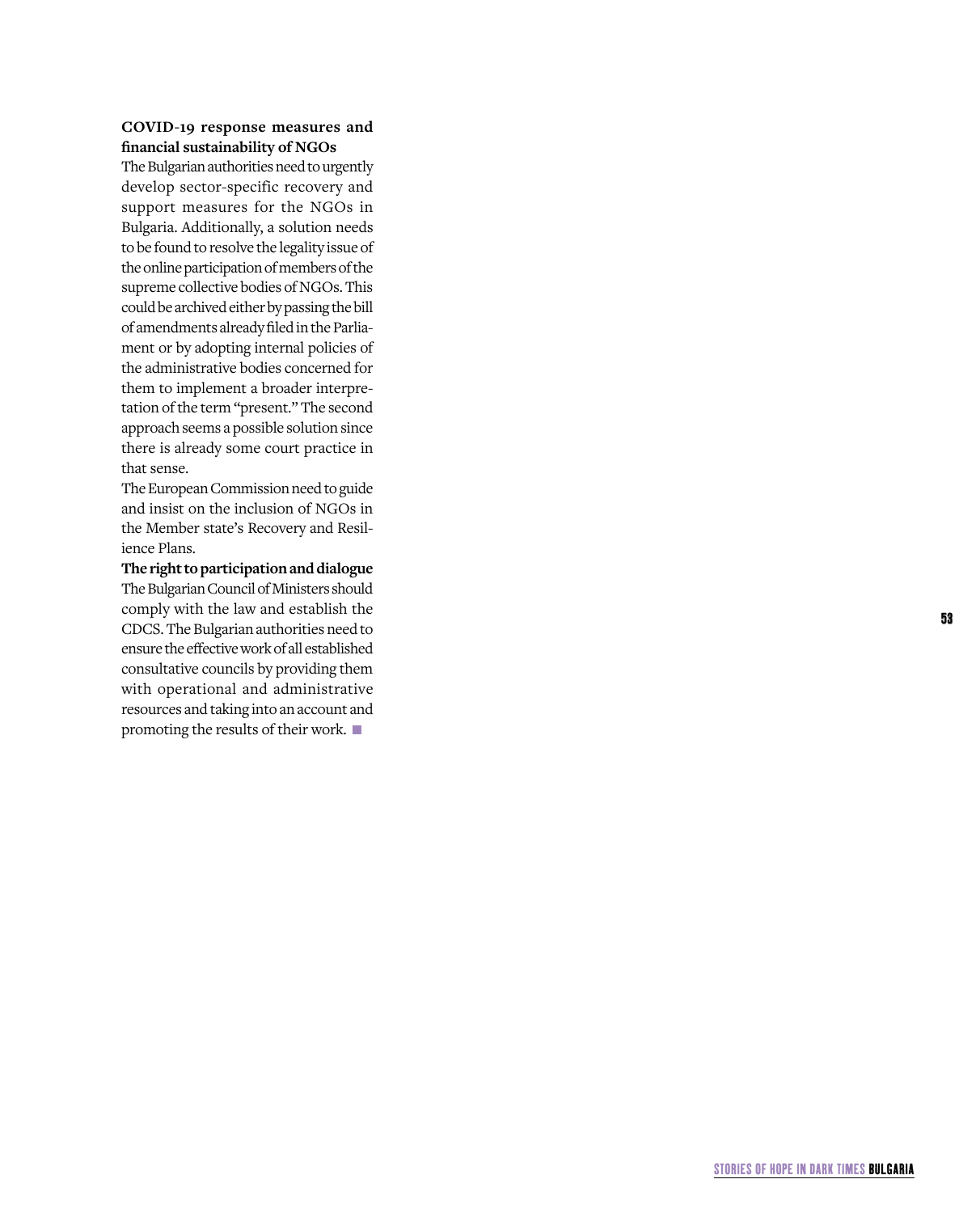*The NGO Deystvie operates a legal defence programme providing support to LGBTI couples in Bulgaria. The award recognises the tireless commitment of Denitsa Lyubenova and Deystvie to LGBTI rights in the context of a complex cross-border family case and a hostile environment for the LGBTI community in Bulgaria. Baby Sara's mothers came to Deystvie for help as their child born to British and Bulgarian mothers in Spain is at risk of statelessness. Sara's story brings to light the outstanding work of lawyer Denitsa Lyubenova and the NGO Deystvie in their dedication to improve the rights of LGBTI people in Bulgaria. Following the refusal of the Bulgarian authorities to recognise baby Sara's Spanish birth certificate recording both her mothers' names, Lyubenova has taken the case to the Court of Justice of the European Union (ECJ). In December 2021, a landmark judgement paved the way for other EU member states, as the ECJ has ruled that a child and its same-sex parents must be recognised as a family, therefore, the child should be issued a Bulgarian passport, and the family should have free movement in all Member States of the European Union".1*

**1** [Top EU Court Recognises Relationship of Same-sex Parents and their Children Under EU Law | ILGA-Europe](https://ilga-europe.org/resources/news/latest-news/top-eu-court-recognises-relationship-same-sex-parents-and-their-children)

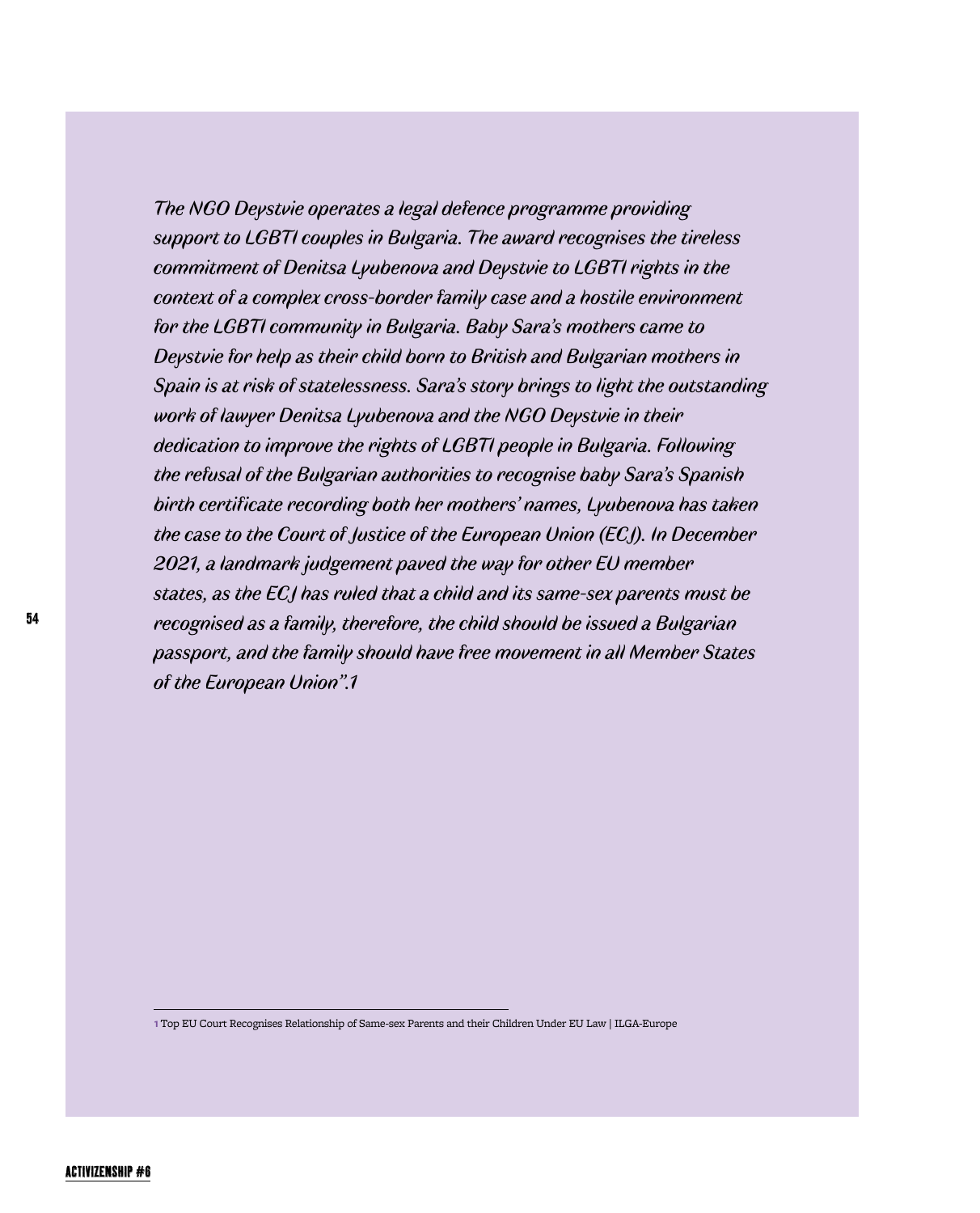# SAME-SEX FAMILIES ARE EUROPEAN FAMILIE BS

# Baby Sara's case sets a crucial precedent for the EU

#### **Interview with Denitsa Lyubenova, lawyer, Deystvie**

#### **What are the goals and types of actions of Deystvie?**

In Bulgarian, Deystvie means "action". We started our work as an informal group of friends in 2010. The organisation was founded officially in 2012,

and in 2014 organisation's Legal Program was created. The legal program is really at the heart of the organisation now. Since 2014, we provide pro bono legal services and engage in strategic litigation. Our long-term goal is to change the Bulgarian

legislation in three main areas: First, we want to achieve recognition for same-sex partnerships and/or marriage equality for LGBT+ couples. Then, we are working towards changing the criminal code so that it recognises hate crime against LGBT+ people. Finally, we want the state to put in place a procedure for legal gender recognition.

We also organise many community and human rights events. For instance, we co-organised Sofia Pride and organise the Sofia Pride Film fest, an annual film festival. We also publish books to facil-

itate our legal program and stories to show people who might become victims of discrimination what their rights are. We want to raise awareness about their rights and empower them to speak up if they are violated. Then, our role is also to defend their rights with legal consultation and

representation before courts.

#### **Could you give us an overview of the legislative and political landscape in regards to LGBT+ rights in Bulgaria?**

The key issues of the Bulgarian legislation are the ones I mentioned above. As a post-communist country, Bulgaria has a

very patriarchal and chauvinistic society. There is a lot of domestic violence and phobia not only against LGBT+ people but also against Roma, refugees, Jews… against everyone who differs from the norm as understood by the general public. In the past 10 years, the work on LGBT+ rights has been difficult. At the same time, we saw a lot of improvements and acceptance both in society and at the administration level.

55

Nevertheless, this year especially around our Pride events, many attacks took place against LGBT+ people. Neo-Nazi groups

# WE SAW A LOT OF IMPROVEMENTS AND ACCEPTANCE BOTH IN SOCIETY AND AT THE ADMINISTRATION LEVEL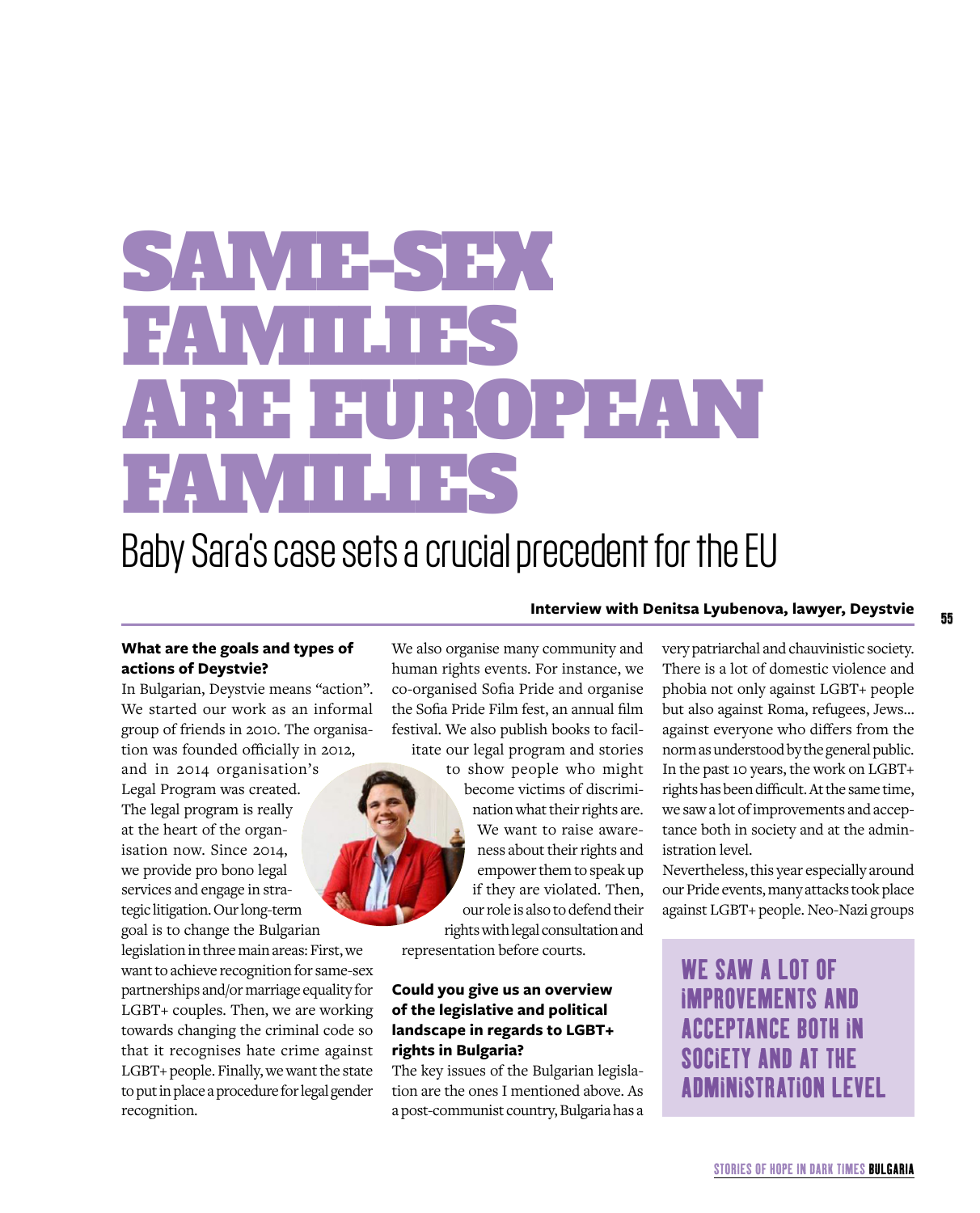## WE SHOULD NOT LET FEAR PREVAIL! WE ARE ON THE RIGHT SIDE OF HISTORY, AND WE DO OUR JOB WITH ALL THE LOVE WE ARE CAPABLE OF

surrounded us, and we had to pay additional private security to do extra checks and protect each event. One of the events was especially terrifying for me. We had organised a movie night during Sofia Pride film fest where around 150 LGBT+ people gathered to watch a movie. During this occasion, we found ourselves surrounded by between 200 and 300 violent hooligans. They were screaming during the whole event, holding hands around us to create human chains to trap and threaten us. This year, it was extremely challenging for me to stay in the public eye around Pride events. However, we should not let fear prevail! We are on the right side of history, and we do our job with all the love we are capable of.

56

#### **Have there been being physical injuries as a result of these attacks around pride events?**

Yes, there were several. During one of our events, we were raided by a far-right group and our chairperson was attacked; she was pushed, and they tried to take her out. The police took measures to take these people outside of the venue. In May 2021, we co-organised a Pride event in Burgas, the first-ever Pride outside of Sofia. The people who gathered around this event were very violent; they were throwing stones, glass bottles, and a type of Molotov cocktail. We were evacuated, and we personally paid for taxis in order to escape the place. This is one of the events where the police did not take



enough measures to secure people's lives and health. They were expecting this kind of attack, but they were unprepared.

Otherwise, during the Sofia Pride, the police forces took all the necessary protective measures. We have a good and close cooperation with the police in Sofia. We work very closely together to prepare our events beforehand. We always have a contact person present on the day responsible for the security during the event itself. However, in smaller cities outside of the capital of Bulgaria, the situation is different. We need to work more closely with these police officers.

We often receive reports from people who suffered violent attacks. The striking thing is that these attacks started happening during the day as well. This is another crucial area of work for our organisation: we are very proud that since 2019, we have trained between 100 and 200 police officers on how to tackle hate crimes and help LGBT+ communities.

#### **Let's take a step back: when did these attacks start happening?**

I will start with a small retrospective. Before the elections in April 2021, our government was composed of a centreright political party in a coalition with a far-right political party. For almost 12

years, it was a difficult political context to operate in. In 2017 and 2018, a big debate in Bulgaria took place regarding the ratification of the Istanbul convention. This is where the term "gender ideology" was invented. There was a serious backlash from politicians, the Bulgarian Church, the media, and the general public against the Istanbul Convention, and LGBT+ people were targeted as scapegoats. This was when several negative developments started happening to the LGBT+ community in the country: violent attacks against LGBT+ people started raising, Courts, including the Constitutional court, started targeting trans people and

WE LEARNED THAT WE NEED TO BUILD STRONG CIVIL SOCIETY COALITIONS BECAUSE THE ORGANISERS OF THESE ANTI-HUMAN RIGHTS CAMPAIGNS ARE LOUD AND **INTERCONNECTED** 

ACTIVIZENSHIP #6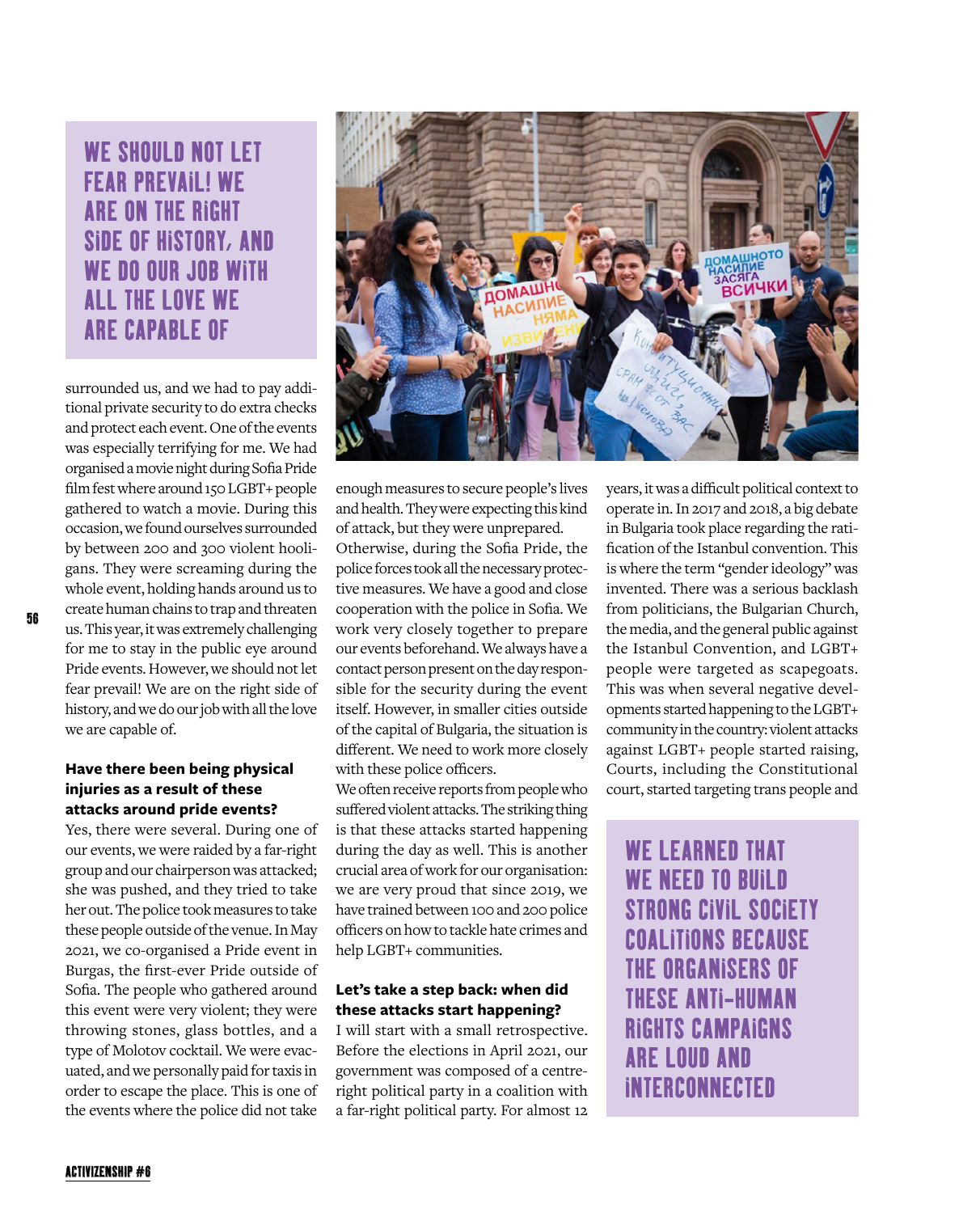refusing changes in the legal gender of trans people – it is shameful for the courts in Bulgaria. In 2018, the Constitutional Court of Bulgaria ruled that the Istanbul Convention is against the Bulgarian Constitution; hence, we could not ratify it. In early 2019 an official complaint was filed at the prosecution office against the LGBT NGO Deystvie by the leader of [Revival](https://vazrazhdane.bg/) Political Party – a far-right political group, with the Prosecutor's Office. The group is not seated in the Parliament. However, the party has members in the Municipal councils in several cities across the country. Revival filed the complaint together with an Evangelistic NGO National Group – Parents United for Children" – ROD ("Национална група – Родители обединени за децата" – РОД) alleging a crime under Article 108 of the Bulgarian Penal Code:

"A person who preaches fascist or another anti-democratic ideology or forceful change of the social and state order as established by the Constitution of the Republic of Bulgaria, shall be punished by imprisonment for up to three years or a fine of up to BGN 5,000 (2,500 thousand euro)".

This criminal investigation should be understood as a manifestation of shrinking space for human rights' defenders, especially LGBT+ rights' defenders, who were and still are being subjected to severe pressure. It also needs to be contextualised in the democracy backsliding and violations of human rights in the country. This landscape, together with the lack of legislation protecting LGBT+ people and lack of recognition of rights, created the fear of insecurity in us. Our main fear was that if the Prosecutor's Office decided to open a prosecutorial investigation, our bank accounts would be immediately blocked, and people in charge of the organisation would be arrested. Fortunately, the Prosecution office decided not to open an investigation against Deystvie. Now, the situation has changed, and none of the far-right political parties is

# **IT IS CRUCIAL THAT** PEOPLE UNDERSTAND THAT THE RULE OF LAW AND DEMOCRACY CANNOT EXIST WITHOUT HUMAN RIGHTS

represented in Parliament. We are very happy because we did a lot of campaigns to achieve this result.

#### **Did you experience disinformation or smear campaigns against LGBT+ people and organisations from the media or the government coalition? And how do you respond to this challenge?**

We learned that we need to build strong civil society coalitions because the organisers of these anti-human rights campaigns, such as the ones against the adoption of a more liberal Family Code, the ratification of the Istanbul Convention and the Strategy of Children in Bulgaria, are loud and interconnected. "Agenda Europe" is a pan-European, Christian-extremist network committed to the "*restoration of natural order*".**<sup>1</sup>** Agenda Europe members are the ones who wrote and promoted the draft laws on restricting abortion in Spain (2014) and complete ban on abortion in Poland (2016). They started the European Citizens' Initiative "One of Us" asking the Commission to halt all EU funding that involved the "*destruction of the human embryo*".**<sup>2</sup>** They also started the European Citizens Initiative "*Mum, Dad and Kids*" – a legislative effort to protect marriage and family, by defining marriage as "*a permanent and* 

*faithful union of man and woman with the purpose of founding a family*".**<sup>3</sup>**

#### **You were nominated for your legal work on baby Sara's case, which reached the CJEU. Can you tell us more about this case and why it is so special?**

Sara was born in December 2019 in a family of two women: a Bulgarian woman and a woman born in Gibraltar but whose descendant were from the United Kingdom. When the child was born, they realised that Sara could not gain Spanish citizenship because neither was a Spanish citizen. Therefore, they requested the UK to issue a birth certificate and passport. Indeed, they thought that the ancestry of one of them made Sarah eligible for a UK citizenship. However, the UK passport office stated in an official paper that since the mother was a UK citizen by descent, she could not transfer the UK citizenship to her child. The only possibility left for the couple was to request a Bulgarian birth certificate to get Bulgarian citizenship. The Bulgarian mother returned to Bulgaria and contacted us to provide legal support. She brought the Spanish birth certificate, on which both mothers were recognised as parents. In the process of getting the Bulgarian birth certificate of the child, she was asked to provide information on who the biological mother of the child was. We refused to give this information because we consider that it was a personal information that was not necessary for administrative bodies to have. Additionally, we consider this practice discriminatory because none of the heterosexual couples returning to Bulgaria with a birth certificate of their child issued from a European Union member state is asked to prove the biological connection with the child. The birth certificate issued from another EU member state should be considered proof of this connection. As we refused to give

**<sup>1</sup>** [https://www.gwi-boell.de/en/2019/04/29/agenda-eu](https://www.gwi-boell.de/en/2019/04/29/agenda-europe-extremist-christian-network-heart-europe)[rope-extremist-christian-network-heart-europe](https://www.gwi-boell.de/en/2019/04/29/agenda-europe-extremist-christian-network-heart-europe) **2** [https://europa.eu/citizens-initiative/initiatives/](https://europa.eu/citizens-initiative/initiatives/details/2012/000005_en) [details/2012/000005\\_en](https://europa.eu/citizens-initiative/initiatives/details/2012/000005_en)

**<sup>3</sup>** [https://europa.eu/citizens-initiative/initiatives/](https://europa.eu/citizens-initiative/initiatives/details/2015/000006_en) [details/2015/000006\\_en](https://europa.eu/citizens-initiative/initiatives/details/2015/000006_en)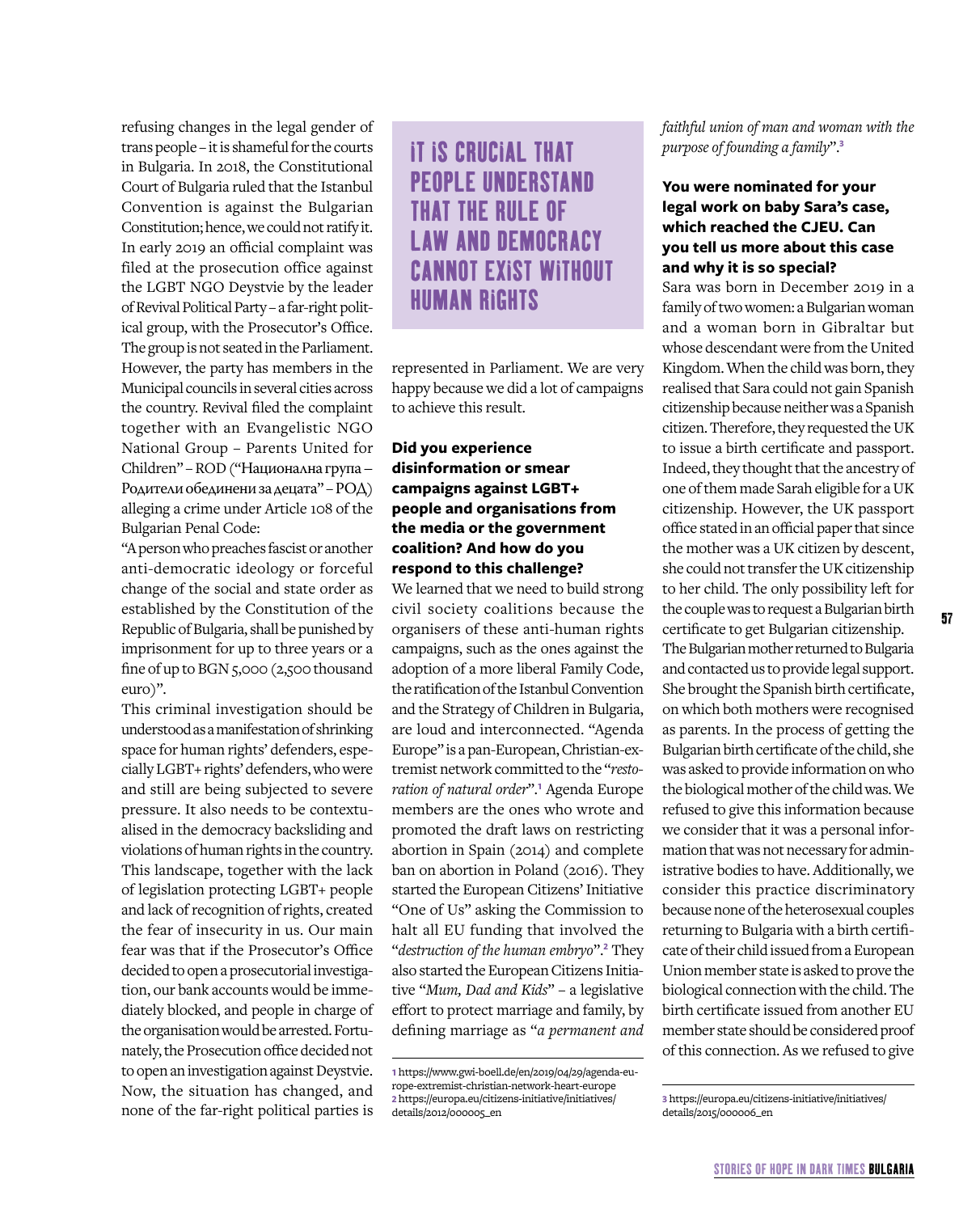

this information, the municipality refused to issue the child's birth certificate.

58

We appealed this decision, and the case reached the administrative Court in Sofia. On the basis of our findings, the court decided that this case concerns pieces of European law that are not clear enough. Hence, the administrative Court of Sophia decided to send the so-called preliminary ruling request to the Court of Justice of the European Union. We had our court hearing in Luxembourg on February 2021 and we are waiting for the court's decision. This court case is of great importance for the development of EU law.

#### **What would be the impact of the ruling in case of a favourable outcome both in Bulgaria and at EU level?4**

In the EU and in many member states, there are no standards that secure the rights of same-sex couples, especially same-sex couples who are in cross-border relationships. This means that when travelling or coming back to their country of origin, their rights as partners and spouses are not guaranteed, nor are the rights of their children born in same-sex relations. The uncertainty in same-sex relationships extends to their children. This situation creates a multiplicity of insecurities related to their economic situations, inheritance rights, access to healthcare, and education. This is a grey area at the moment, and it should be discussed and decided at the European level. I hope it

THE EU SHOULD BE MORE COURAGEOUS TO USE INFRINGEMENT PROCEEDINGS OR STOP SPECIFIC FUNDING FOR THE GOVERNMENTS THAT ABUSE DEMOCRACY

will become a priority for the European Commission and the Parliament.

Additionally, the decisions of the Court of Justice are mandatory for all member states. Therefore, if the Court of Justice decision is positive for this case, other EU member states will be obliged to apply this decision. If they do not comply or are too slow, the European Commission can start infringement procedures against those countries. Once the decision is published, we will have to push countries to change their law and to grant recognition to LGBT+ families.

#### **What are your thoughts on the first LGBTI strategy? Do see any new opportunities for support for civil society?**

First of all, I think it is a very important position on behalf of the European Union. It is very meaningful for the advancement of LGBT+ rights in the EU. It important and needed in the current context across Europe, and especially in Hungary and Poland. I think that a lot more can be achieved and a lot more can be done to achieve it. We understand how politics work and how the European Union functions, however we hope that human rights will be a priority for the EU. It is crucial that people understand that the rule of law and democracy cannot exist without human rights.

#### **What else could the EU do to support LGBT+ organisations in their work and in facing the challenges you described in Bulgaria?**

We need more action instead of words from the EU. We need the EU to understand that threats will not stop countries like Bulgaria, Romania, Poland, Hungary. The EU should be more courageous to use infringement proceedings or stop specific funding for the Governments that abuse democracy.

We cooperate a lot and with different organisations, mainly in the field of



**<sup>4</sup>** It should be known that the decision was rendered months after the interview took place, therefore the answer to the question should be considered in light of this and of the fact that the decision was favourable.